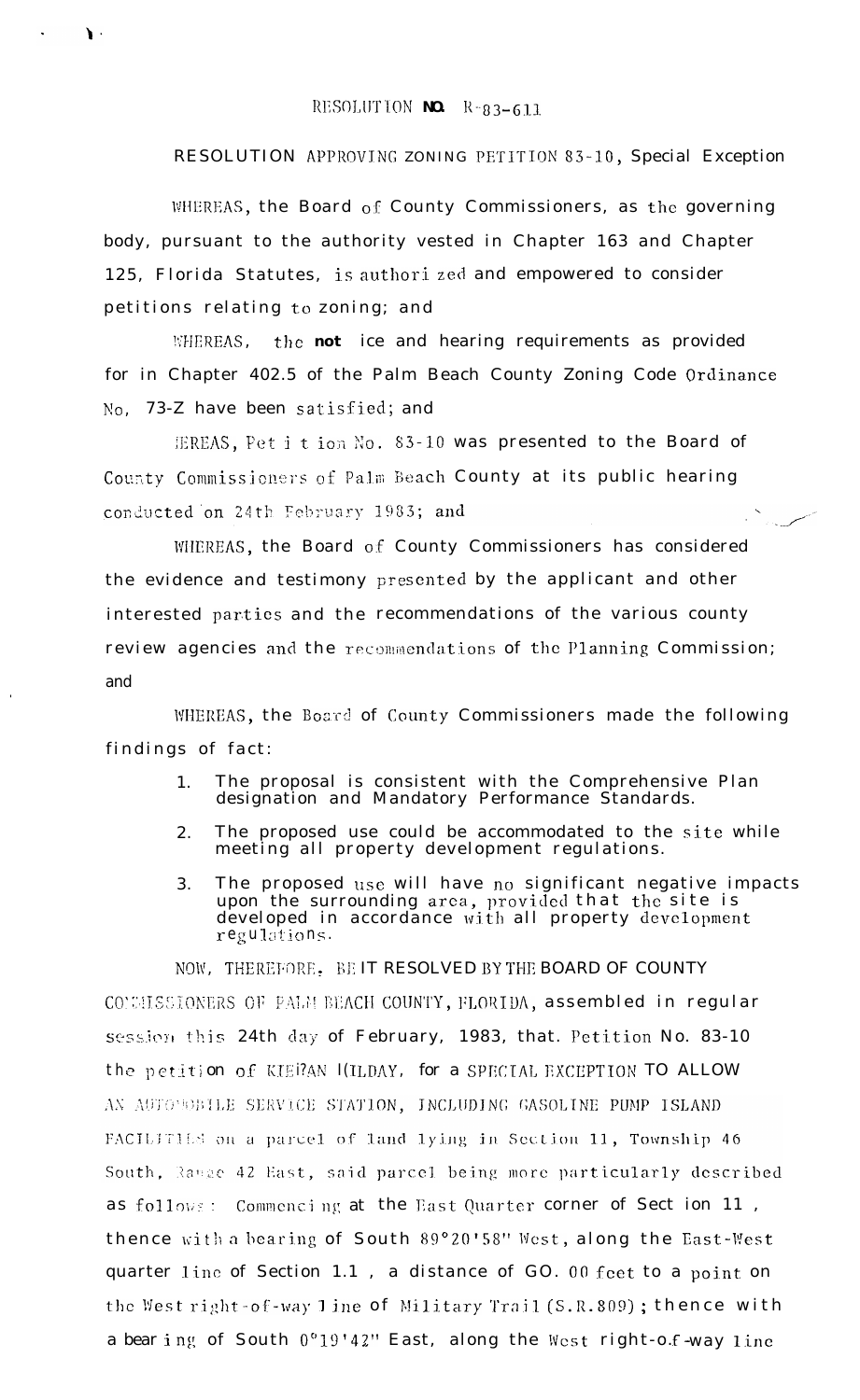of Military Trail right-of-way a distance of 286.15 feet to a point on the South right-of-way line of via Delray, as recorded in O.R. Book 2226, Page 1210, said point being the Point of Beginning ; thence continue along the aforementioned. West right-of-way line of Military Trail a distance of 184.86 feet; thence with a bearing of **South** 89"ZO' 58" West a distance of 209.00 feet; thence **with a** bearing of North  $0^{\circ}19'42''$  West, a distance of 210.00 feet to a point on the South right-of-nay line of Via Delray; thence with a bearing of North 89°20'58" East, along the South right-of-way line of Via Deltay, a distance of 183.86 feet to a point; thence with a bearing of South 45°29'22" East, a distance of 35.46 feet more or less to the Point of Beginning. Said property located on the southwest. cOrner Of the intersection of Flilitary Trail. (S.R. 809) and Via Delray in a CN-Neighborhood Commercial District, was approved as advertised subject to the following conditions:

- 1. Prior to Site Plan Certification, the proposed site plan shall be amended to provide for required setbacks and separation between access drives and the intersection at Via Dclray and Mil i tary Trail.
- 2. Prior to Site Plan Certification, proposed easements to service Florida Power and Light and Southern Bell shall be shown, so as not to conflict with required landscaped areas.
- **3.** The dumpster shall be screened with a solid fence and landscaping.
- **4.** The developer shall take reasonable precautions during the development of this property to insure that fugitive particulates (dust particles) from the project do not hecome a nuisance to neighboring properties.
- 5. The developer shall. take necessary measures during the development of this property to prevent pollutant runoff to neighboring and nearby surface waters.
- G. The property owner shall convey to Palm Beach County, wi thin ninety (90) days of approval., GO feet from center**lint?** for the ultimate right-of-way for Military Trail approximately an **additional. 7 feet of right-of-way**.
- 7. The development shall. be permitted only one entrance onto Via Del ray, a minimum distance o.f 230 feet west of the center lino of Military Trai.1.